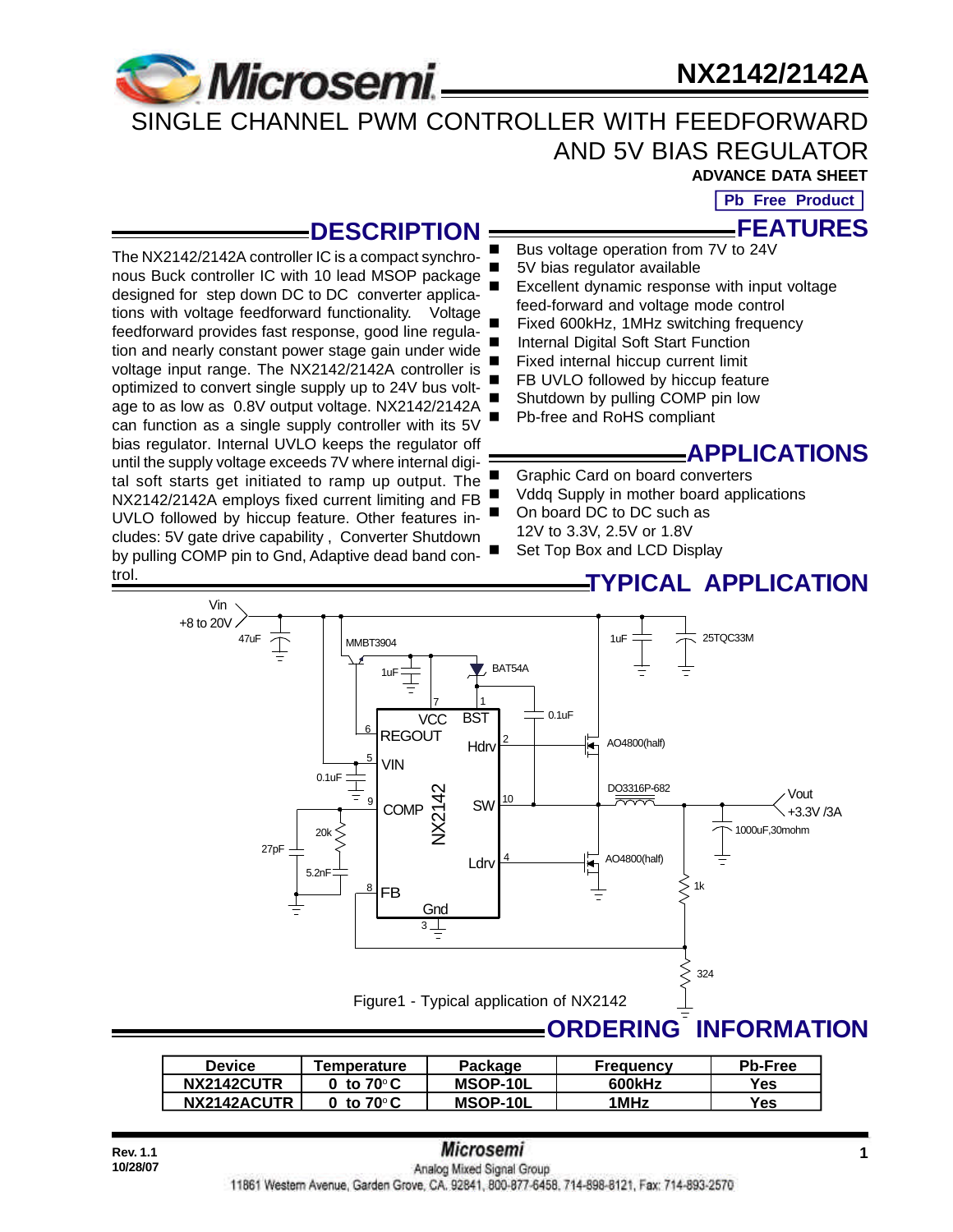

# **ABSOLUTE MAXIMUM RATINGS**

| Operating Junction Temperature Range  -40°C to 125°C |  |
|------------------------------------------------------|--|
|                                                      |  |

CAUTION: Stresses above those listed in "ABSOLUTE MAXIMUM RATINGS", may cause permanent damage to the device. This is a stress only rating and operation of the device at these or any other conditions above those indicated in the operational sections of this specification is not implied.



# **ELECTRICAL SPECIFICATIONS**

Unless otherwise specified, these specifications apply over Vcc =5V, VIN=15V and  $T_A = 0$  to 70°C. Typical values refer to  $T<sub>A</sub> = 25$ °C.

| <b>PARAMETER</b>              | <b>SYM</b>            | <b>Test Condition</b>  | Min | <b>TYP</b> | <b>MAX</b> | <b>Units</b> |
|-------------------------------|-----------------------|------------------------|-----|------------|------------|--------------|
| <b>Reference Voltage</b>      |                       |                        |     |            |            |              |
| Ref Voltage                   | $V_{REF}$             |                        |     | 0.8        |            | V            |
| Ref Voltage line regulation   |                       |                        |     | 0.2        |            | %            |
| <b>Supply Voltage(Vcc)</b>    |                       |                        |     |            |            |              |
| V <sub>cc</sub> Voltage Range | $V_{\rm CC}$          |                        |     | 5          |            | V            |
| Operating quiescent current   | $I_{\mathsf{Q}}$      | <b>EN=HIGH</b>         |     | 3          |            | mA           |
| <b>Vcc UVLO</b>               |                       |                        |     |            |            |              |
| $V_{CC}$ -Threshold           | $V_{\text{CC}}$ _UVLO | $V_{\rm CC}$ Rising    |     | 4.4        |            | V            |
| $V_{CC}$ -Hysteresis          | $V_{\text{CC}}$ -Hyst | $V_{CC}$ Falling       |     | 0.2        |            | V            |
| <b>Supply Voltage(Vin)</b>    |                       |                        |     |            |            |              |
| V <sub>in</sub> Voltage Range | $V_{in}$              |                        | 7   |            | 25         | V            |
| Input Voltage Current         |                       | $Vin=24V$              |     | 9          |            | mA           |
| <b>Vin UVLO</b>               |                       |                        |     |            |            |              |
| $V_{in}$ -Threshold           | $V_{in}$ _UVLO        | V <sub>in</sub> Rising |     | 6          |            | V            |

11861 Western Avenue, Garden Grove, CA. 92841, 800-877-6458, 714-898-8121, Fax: 714-893-2570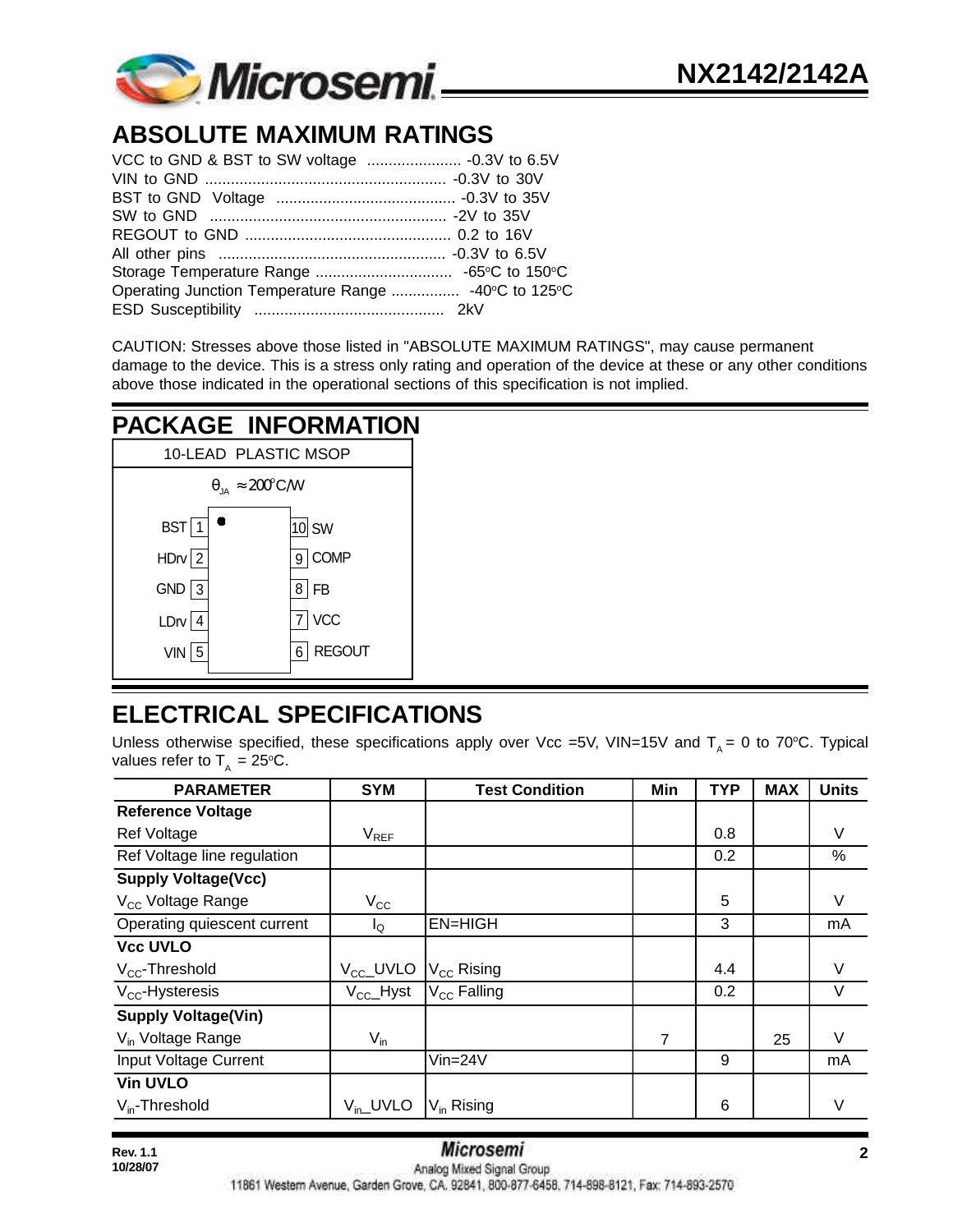

| <b>PARAMETER</b>                                                                | <b>SYM</b>                   | <b>Test Condition</b>                            | Min | <b>TYP</b>     | <b>MAX</b> | <b>Units</b>    |
|---------------------------------------------------------------------------------|------------------------------|--------------------------------------------------|-----|----------------|------------|-----------------|
| $V_{in}$ -Hysteresis                                                            | $V_{in}$ Hyst                | $V_{in}$ Falling                                 |     | 0.5            |            | V               |
| <b>Oscillator (Rt)</b>                                                          |                              |                                                  |     |                |            |                 |
| Frequency                                                                       | $F_S$                        | <b>NX2142</b>                                    |     | 600            |            | <b>KHz</b>      |
|                                                                                 |                              | <b>NX2142A</b>                                   |     | 1000           |            | <b>KHz</b>      |
| Frequency Over Vin                                                              |                              |                                                  |     | $\mathbf{1}$   |            | %               |
| Ramp Peak to Peak Voltage                                                       | $\mathsf{V}_{\mathsf{RAMP}}$ | $Vin=20V$                                        |     | $\overline{2}$ |            | $\vee$          |
| Ramp Valley Voltage                                                             |                              |                                                  |     | 0.8            |            | $\vee$          |
| Ramp Peak to Peak/Vin Gain                                                      |                              |                                                  |     | 0.1            |            | V/V             |
| Max Duty Cycle                                                                  |                              | $F_s = 600$ kHz                                  |     | 77             |            | %               |
| Min Duty Cycle                                                                  |                              |                                                  |     | 0              |            | $\%$            |
| Min Controllable on time                                                        |                              |                                                  |     |                | 150        | nS              |
| <b>Error Amplifiers</b>                                                         |                              |                                                  |     |                |            |                 |
| Transconductance                                                                |                              |                                                  |     | 2500           |            | umho            |
| Input Bias Current                                                              | Ib                           |                                                  |     |                | 100        | nA              |
| Comp SD threshold                                                               |                              |                                                  |     | 0.3            |            | $\vee$          |
| <b>Soft Start</b>                                                               |                              |                                                  |     |                |            |                 |
| Soft Start time                                                                 | Tss                          | <b>NX2142</b>                                    |     | 3.4            |            | mS              |
|                                                                                 |                              | <b>NX2142A</b>                                   |     | 2              |            | mS              |
| <b>High Side Driver</b><br>(CL=3300pF)<br>Output Impedance, Sourcing<br>Current | $R_{\text{source}}(Hdrv)$    | $I=200mA$                                        |     | 1              |            | ohm             |
| Output Impedance, Sinking<br>Current                                            | $R_{sink}(Hdrv)$             | $I=200mA$                                        |     | 0.8            |            | ohm             |
| <b>Rise Time</b>                                                                | THdrv(Rise)                  | 10% to 90%                                       |     | 50             |            | ns              |
| <b>Fall Time</b>                                                                | THdrv(Fall)                  | 90% to 10%                                       |     | 50             |            | ns              |
| Deadband Time                                                                   | Tdead(L to<br>H)             | Ldrv going Low to Hdrv going<br>High, 10% to 10% |     | 30             |            | ns              |
| <b>Low Side Driver</b><br>(CL=3300pF)<br>Output Impedance, Sourcing<br>Current  | $R_{\text{source}}(Ldrv)$    | $I=200mA$                                        |     | 1              |            | ohm             |
| Output Impedance, Sinking<br>Current                                            | $R_{sink}(Ldrv)$             | $I=200mA$                                        |     | 0.5            |            | ohm             |
| <b>Rise Time</b>                                                                | TLdrv(Rise)                  | 10% to 90%                                       |     | 50             |            | ns              |
| <b>Fall Time</b>                                                                | TLdrv(Fall)                  | 90% to 10%                                       |     | 50             |            | ns              |
| Deadband Time                                                                   | Tdead(H to<br>L)             | SW going Low to Ldrv going<br>High, 10% to 10%   |     | 30             |            | ns              |
| <b>Fixed OCP</b><br>OCP voltage threshold                                       |                              |                                                  |     | 320            |            | mV              |
| <b>FBUVLO</b><br>Feedback UVLO threshold                                        |                              | percent of nominal                               |     | 70             |            | $\%$            |
| Over temperature<br>Threshold                                                   |                              |                                                  |     | 150            |            | $\rm ^{\circ}C$ |
| <b>Hysteresis</b>                                                               |                              |                                                  |     | 20             |            | $\overline{c}$  |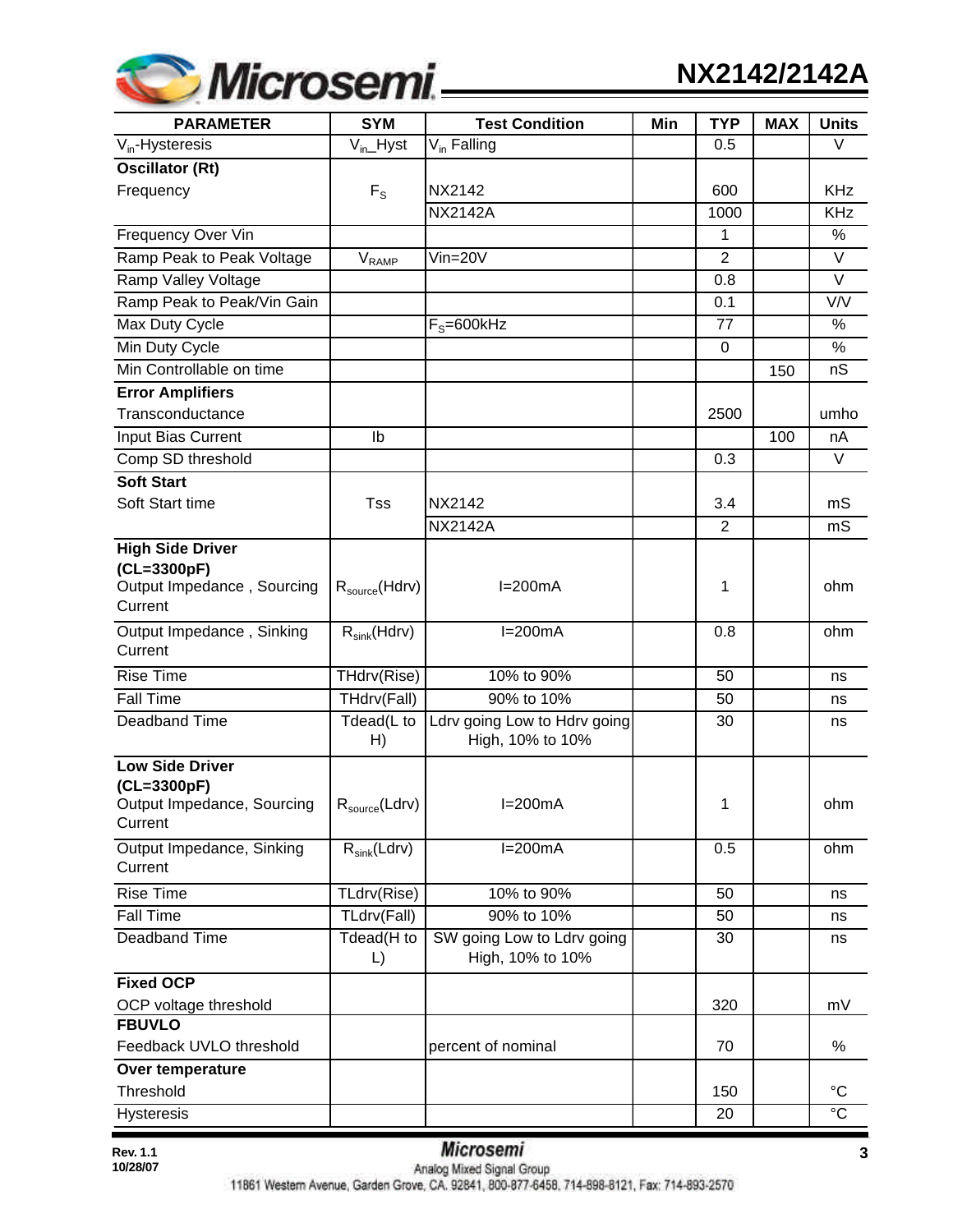

# **PIN DESCRIPTIONS**

| <b>PIN SYMBOL</b> | <b>PIN DESCRIPTION</b>                                                                                                                                                                                                                                                                                                                                                                            |
|-------------------|---------------------------------------------------------------------------------------------------------------------------------------------------------------------------------------------------------------------------------------------------------------------------------------------------------------------------------------------------------------------------------------------------|
| <b>VCC</b>        | This pin supplies the internal 5V bias circuit. A 1uF high frequency ceramic X5R<br>capacitor must be placed as close as possible to this pin and ground pin to provide<br>high frequency bypass and to make the 5V regulator stable.                                                                                                                                                             |
| <b>BST</b>        | This pin supplies voltage to high side FET driver. A minimum 0.1uF ceramic high<br>frequency capacitor is placed as close as possible to and connected to this pin and<br>SW pin.                                                                                                                                                                                                                 |
| <b>GND</b>        | Power ground.                                                                                                                                                                                                                                                                                                                                                                                     |
| <b>FB</b>         | This pin is the error amplifiers inverting input. It is connected via resistor divider to<br>the output of the switching regulator to set the output DC voltage.                                                                                                                                                                                                                                  |
| <b>COMP</b>       | This pin is the output of the error amplifier and together with FB pin is used to compen-<br>sate the voltage control feedback loop. You can shutdown the switching regulator by<br>pulling this pin below 0.3V.                                                                                                                                                                                  |
| SW                | This pin is connected to source of high side FETs and provides return path for the<br>high side driver. This pin also provides input for the OCP comparator by sensing the<br>RDSON of the lower MOSFET. When this pin is below ground by 320mV, both drivers<br>are shutdown and enter hiccup mode.                                                                                              |
| <b>HDRV</b>       | High side gate driver output.                                                                                                                                                                                                                                                                                                                                                                     |
| <b>LDRV</b>       | Low side gate driver output.                                                                                                                                                                                                                                                                                                                                                                      |
| <b>REGOUT</b>     | The output of the 5V regulator controller that drives a low current low cost external<br>bipolar transistor or an external MOSFET to regulate the voltage at Vcc pin derived<br>from bus voltage. This eliminates an otherwise external regulator needed in applica-<br>tions where 5V is not available. This regulator request a 1uF ceramic X5R type output<br>capacitor in order to be stable. |
| <b>VIN</b>        | This pin provides the input voltage to the 5V regulator controller as well as the<br>oscillator for the PWM feed forward to work. When VIN exceeds 6V, the converter<br>starts to operate.                                                                                                                                                                                                        |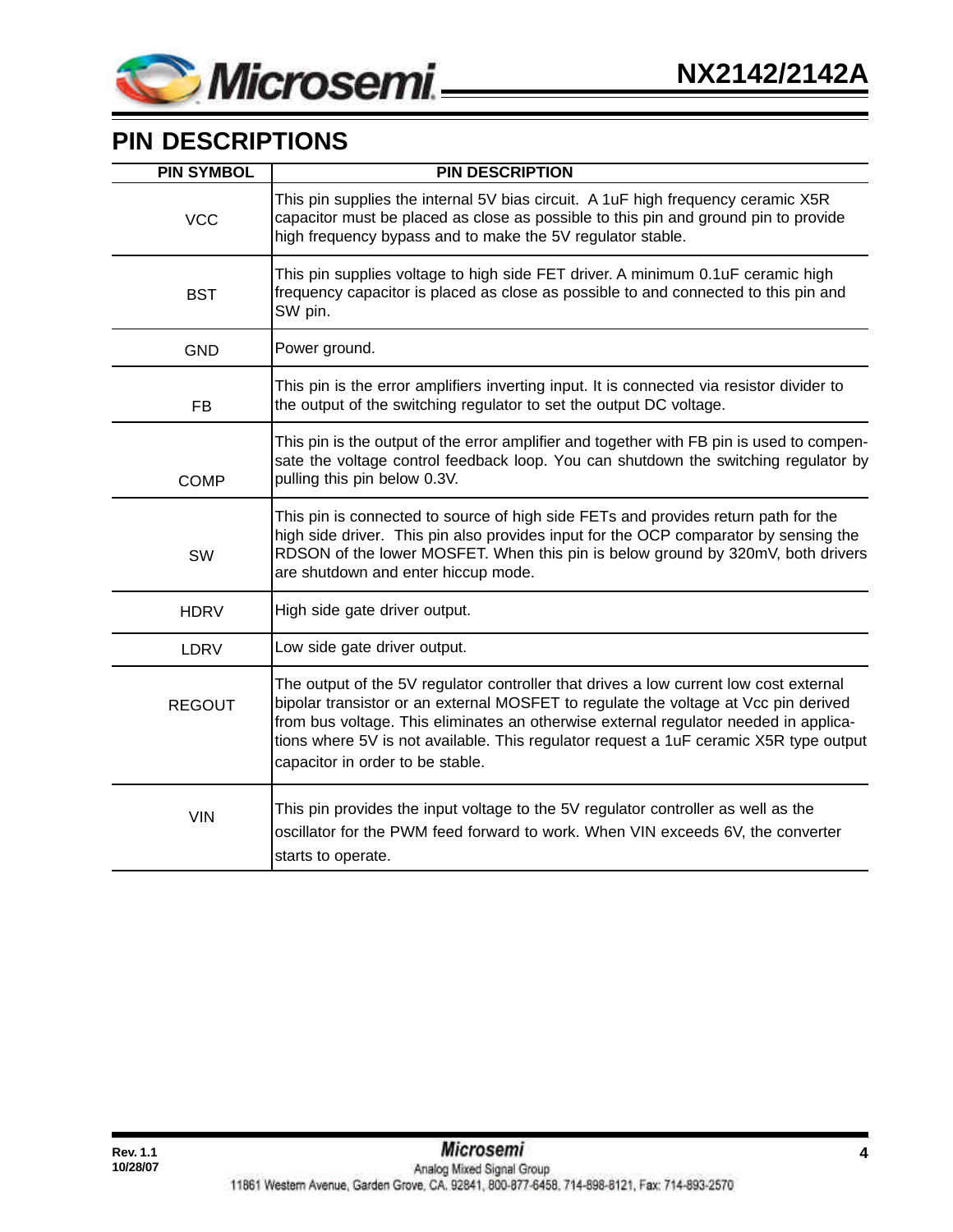

# **BLOCK DIAGRAM**



Figure 2 - Simplified block diagram of the NX2142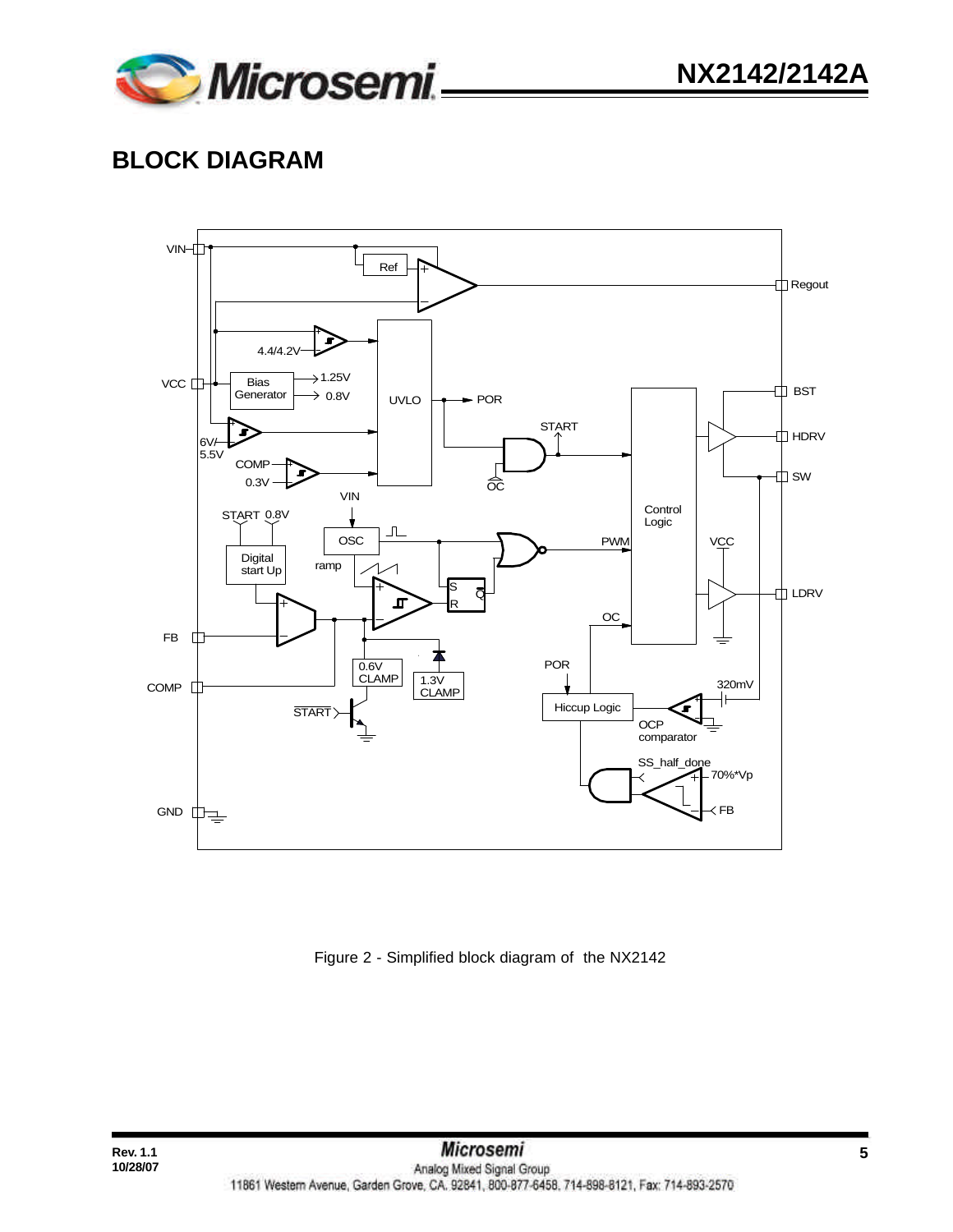

# **TYPICAL APPLICATION CIRCUIT**



Figure 3- Demo board schematic(VIN=8-20V,VOUT=5V,IOUT=3A)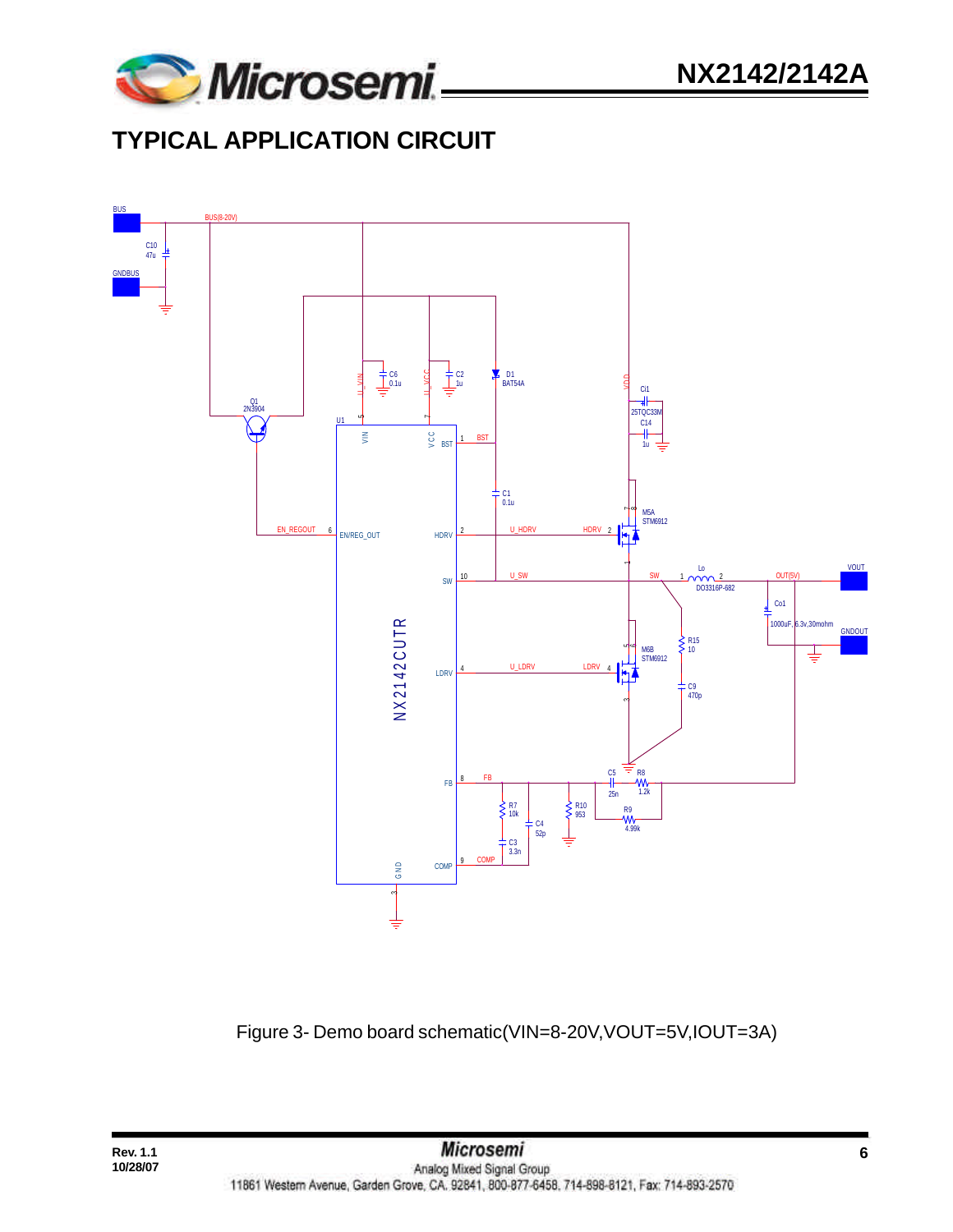

## **Bill of Materials**

| <b>Item</b>    | Quantity       | Reference       | Value           | Manufacture        |
|----------------|----------------|-----------------|-----------------|--------------------|
|                | 1              | Ci1             | 25TQC33M        | SANYO              |
| 2              | 1              | Co <sub>1</sub> | 6MV1000WG       | SANYO              |
| 3              | 2              | C1, C6          | 0.1u            |                    |
| $\overline{4}$ | 3              | C2, C14         | 1u              |                    |
| 5              | 1              | C <sub>3</sub>  | 3.3n            |                    |
| 6              | 1              | C4              | 52p             |                    |
| 7              | 1              | C <sub>5</sub>  | 25n             |                    |
| $\overline{8}$ | 1              | C <sub>9</sub>  | 470p            |                    |
| 9              | 1              | C10             | 47u             |                    |
| 10             | 1              | D <sub>1</sub>  | BAT54A          | Fairchild          |
| 11             | 1              | Lo              | DO3316P-682     | Coilcraft          |
| 12             | $\overline{2}$ | M5, M6          | AO4800          | AOS                |
| 13             | 1              | Q <sub>1</sub>  | <b>MMBT3904</b> | Fairchild          |
| 14             | 1              | R7              | 10k             |                    |
| 15             | 1              | R <sub>8</sub>  | 1.2k            |                    |
| 16             | 1              | R <sub>9</sub>  | 4.99k 1%        |                    |
| 17             | 1              | R <sub>10</sub> | 953 1%          |                    |
| 18             | 1              | R15             | 10              |                    |
| 19             | 1              | U1              | NX2142CUTR      | <b>NEXSEM INC.</b> |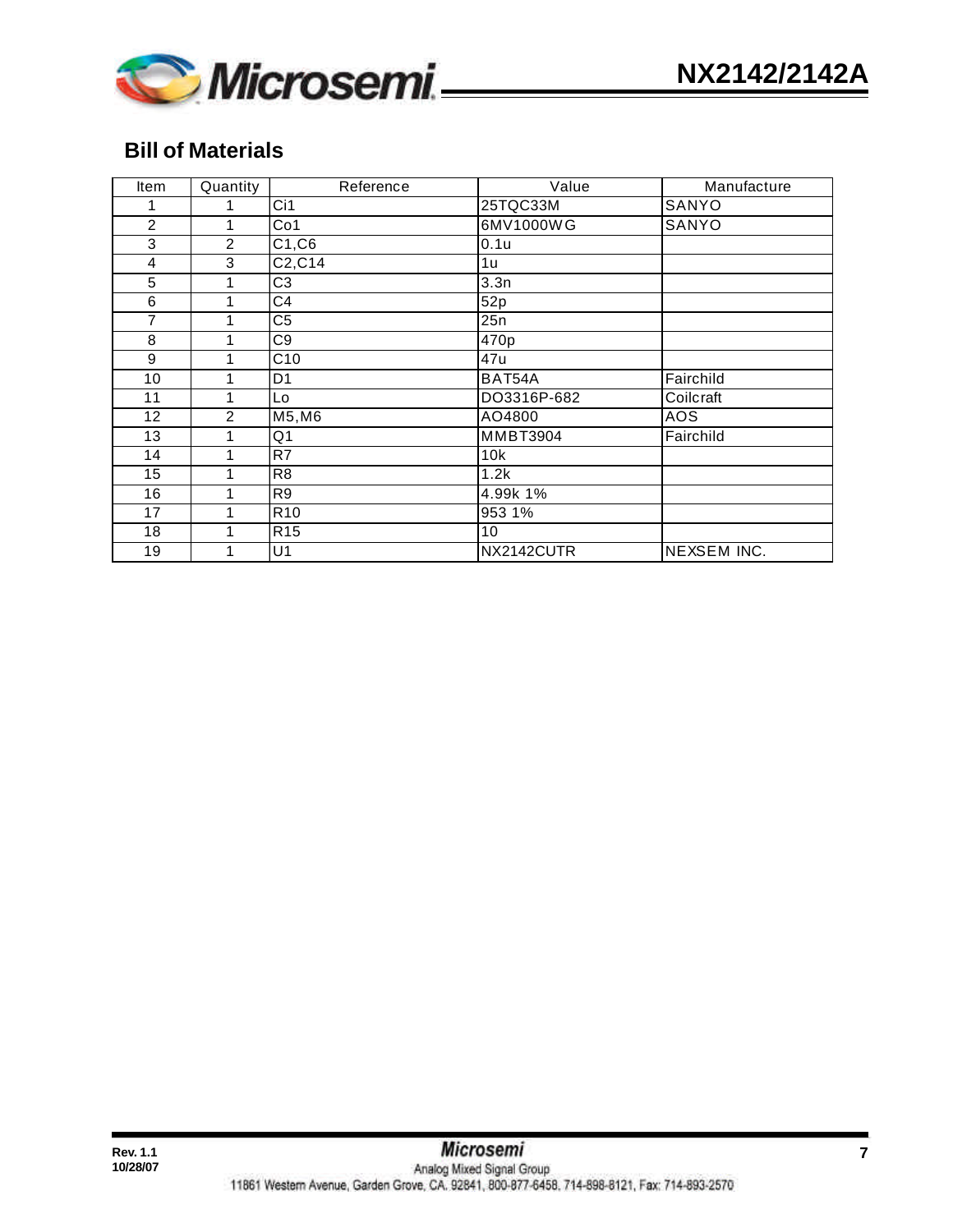

**Demoboard waveforms**



Figure 8 - Output Efficiency(VIN=12V, VOUT=5V)

**10/28/07**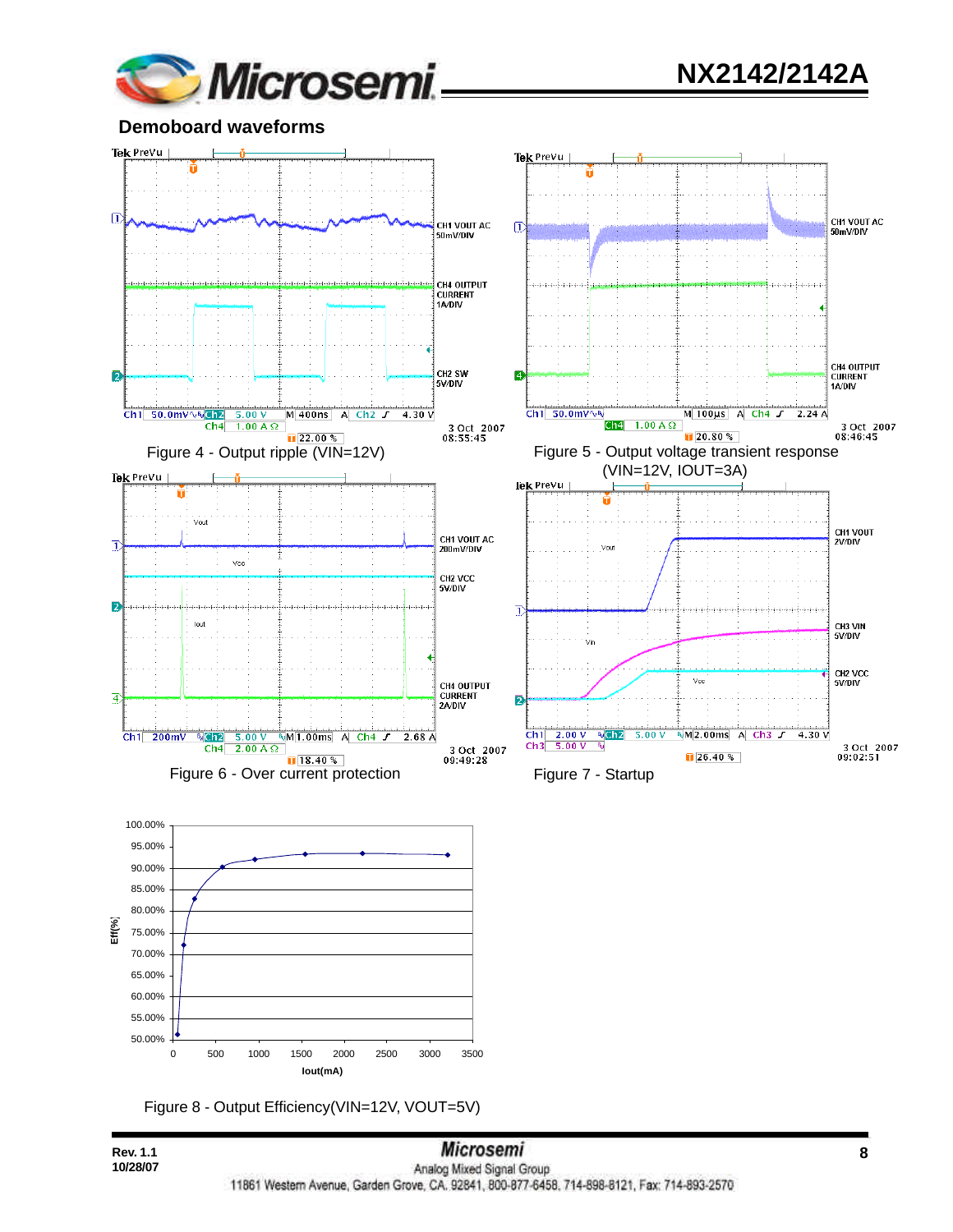

## **APPLICATION INFORMATION**

#### **Symbol Used In Application Information:**

- V<sub>IN</sub> Input voltage
- VOUT Output voltage
- Iout Output current
- $\Delta V_{RIPPLE}$  Output voltage ripple
- Fs Switching frequency
- $\Delta$ IRIPPLE Inductor current ripple

#### **Design Example**

 Power stage design requirements: VINMIN=8V VINMAX=20V Vout=5V  $I<sub>OUT</sub> = 3A$  $\Delta$ VRIPPLE <=50mV  $\Delta V$ TRAN<=150mV @ 1.5A step FS=600kHz

#### **Output Inductor Selection**

The selection of inductor value is based on inductor ripple current, power rating, working frequency and efficiency. Larger inductor value normally means smaller ripple current. However if the inductance is chosen too large, it brings slow response and lower efficiency. Usually the ripple current ranges from 20% to 40% of the output current. This is a design freedom which can be decided by design engineer according to various application requirements. The inductor value can be calculated by using the following equations:

$$
L_{\text{OUT}} = \frac{V_{INMAX} - V_{\text{OUT}}}{I_{RIPPLE}} \times \frac{V_{\text{OUT}}}{V_{INMAX}} \times \frac{1}{F_s}
$$
...(1)  

$$
I_{RIPPLE} = K \times I_{\text{OUTPUT}}
$$

where k is between 0.2 to 0.4. Select k=0.3, then

$$
L_{\text{OUT}} = \frac{20V-5V}{0.3 \times 3A} \times \frac{5V}{20V} \times \frac{1}{600kHz}
$$
  
L<sub>OUT</sub>=6.9uH

Choose Lout=6.8uH, then coilcraft inductor DO3316P-682HC is a good choice.

Current Ripple is calculated as

$$
I_{RIPPLE} = \frac{V_{IN} - V_{OUT}}{L_{OUT}} \times \frac{V_{OUT}}{V_{IN}} \times \frac{1}{F_s}
$$
  
= 
$$
\frac{20V - 5V}{6.8uH} \times \frac{5V}{20V} \times \frac{1}{600kHz} = 0.919A
$$
...(2)

#### **Output Capacitor Selection**

Output capacitor is basically decided by the amount of the output voltage ripple allowed during steady state(DC) load condition as well as specification for the load transient. The optimum design may require a couple of iterations to satisfy both condition. **Based on DC Load Condition**

The amount of voltage ripple during the DC load condition is determined by equation(3).

$$
\Delta V_{\text{RIPPLE}} = ESR \times \Delta I_{\text{RIPPLE}} + \frac{\Delta I_{\text{RIPPLE}}}{8 \times F_{\text{s}} \times C_{\text{OUT}}} \quad ...(3)
$$

Where ESR is the output capacitors' equivalent series resistance,  $C_{\text{OUT}}$  is the value of output capacitors.

Typically when large value capacitors are selected such as Aluminum Electrolytic,POSCAP and OSCON types are used, the amount of the output voltage ripple is dominated by the first term in equation(3) and the second term can be neglected.

For this example, Aluminum Electrolytic is chosen as output capacitor, the ESR and inductor current typically determines the output voltage ripple.

$$
ESR_{\text{desire}} = \frac{\Delta V_{\text{RIPPLE}}}{\Delta I_{\text{RIPPLE}}} = \frac{50 \text{mV}}{0.919 \text{A}} = 54 \text{m}\Omega \qquad ...(4)
$$

If low ESR is required, for most applications, multiple capacitors in parallel are better than a big capacitor. For example, for 50mV output ripple, Electrolytic  $6$ ME1000WG with 30m $\Omega$  are chosen.

$$
N = \frac{ESR_{E} \times \Delta I_{RIPPLE}}{\Delta V_{RIPPLE}} \qquad ...(5)
$$

Number of Capacitor is calculated as

$$
N = \frac{30m\Omega \times 0.919A}{50mV}
$$
  
N = 0.55

The number of capacitor has to be round up to a integer. Choose N =1.

**Rev. 1.1 B 1.1 B 1.1 B 1.1 B 1.1 B 1.1 B 1.1 B 1.1 B 1.1 B 1.1 B 1.1 B 1.1 B 1.1 B 1.1 B 1.1 B 1.1 B 1.1 B 1.1 B 1.1 B 1.1 B 1.1 B 1.1** 11861 Western Avenue, Garden Grove, CA. 92841, 800-877-6458, 714-898-8121, Fax: 714-893-2570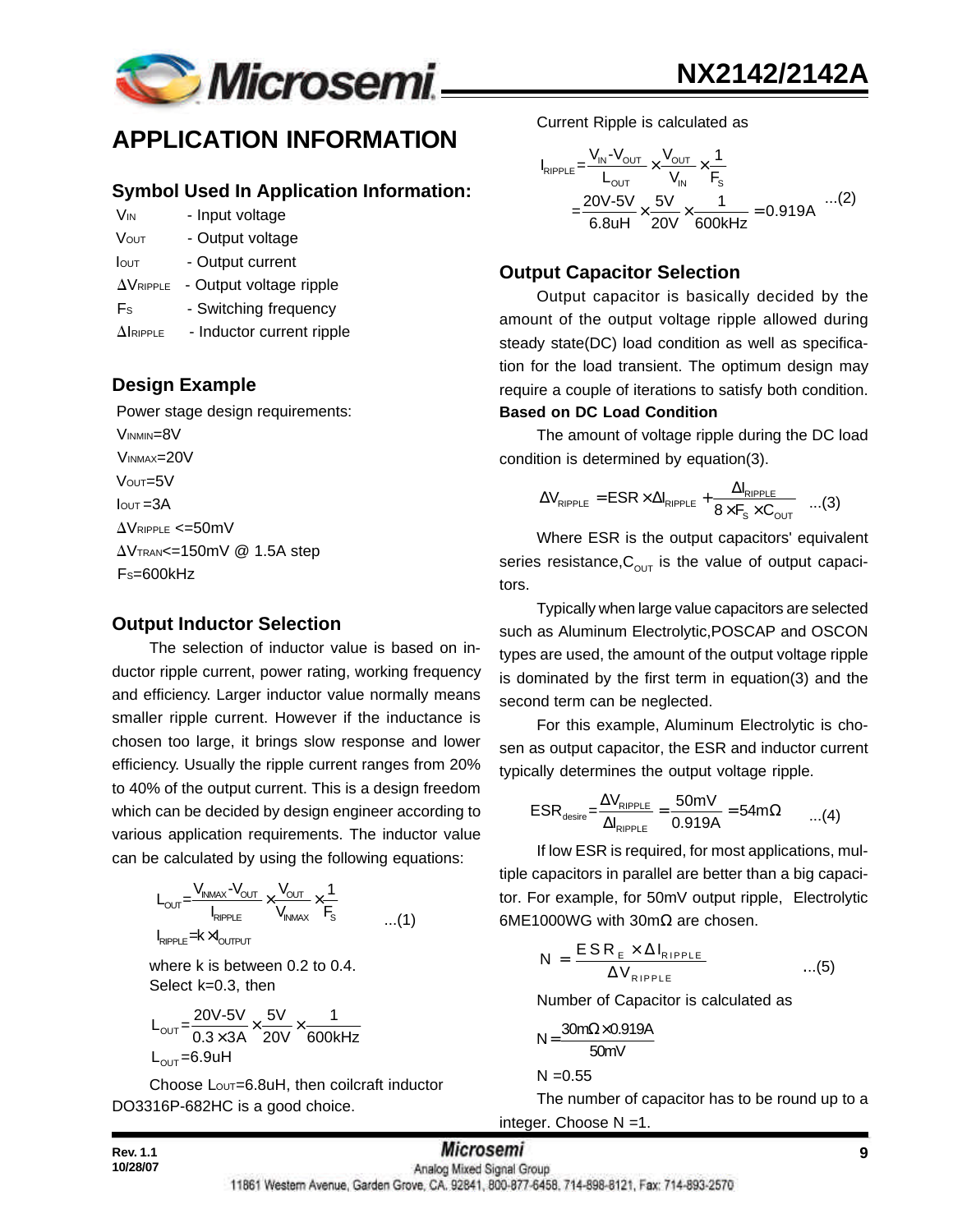

If ceramic capacitors are chosen as output capacitors, both terms in equation (3) need to be evaluated to determine the overall ripple. Usually when this type of capacitors are selected, the amount of capacitance per single unit is not sufficient to meet the transient specification, which results in parallel configuration of multiple capacitors.

For example, one 100uF, X5R ceramic capacitor with 2mΩ ESR is used. The amount of output ripple is

> $N_{\text{RIPPLE}} = 2\text{m}\Omega \times 0.919 \text{A} + \frac{0.919 \text{A}}{8 \times 600 \text{kHz} \times 100 \text{uF}}$  $= 1.838$ m $V + 1.9$ m $V = 3.738$ m $V$  $\Delta V_{\text{RIPPLE}} = 2 \text{m}\Omega \times 0.919 \text{A} + \frac{0.0137 \text{A}}{8 \times 600 \text{kHz}}$

One ceramic capacitors are needed. Although this can meet DC ripple spec, however it needs to be studied for transient requirement.

#### **Based On Transient Requirement**

Typically, the output voltage droop during transient is specified as

 $\Delta {\rm V}_{\rm drop}$   $<$   $\Delta {\rm V}_{\rm tran}$  @step load  $\Delta {\rm I}_{\rm STEP}$ 

During the transient, the voltage droop during the transient is composed of two sections. One section is dependent on the ESR of capacitor, the other section is

a function of the inductor, output capacitance as well as input, output voltage. For example, for the overshoot when load from high load to light load with a  $\Delta\bm{\mathsf{I}}_{\mathsf{STEP}}$  transient load, if assuming the bandwidth of system is high enough, the overshoot can be estimated as the following equation.

$$
\Delta V_{\text{overshoot}} = \text{ESR} \times \Delta I_{\text{step}} + \frac{V_{\text{OUT}}}{2 \times L \times C_{\text{OUT}}} \times \tau^2 \qquad \dots (6)
$$

where *t* is the a function of capacitor,etc.

$$
\tau = \begin{cases}\n0 & \text{if} \quad L \leq L_{\text{crit}} \\
\frac{L \times \Delta I_{\text{step}}}{V_{\text{OUT}}} - \text{ESR} \times C_{\text{OUT}} & \text{if} \quad L \geq L_{\text{crit}} \quad \dots (7)\n\end{cases}
$$

where

$$
L_{\rm crit} = \frac{\textrm{ESR} \times C_{\rm OUT} \times V_{\rm OUT}}{\Delta I_{\rm step}} = \frac{\textrm{ESR}_\mathrm{E} \times C_\mathrm{E} \times V_{\rm OUT}}{\Delta I_{\rm step}} \quad ...(8)
$$

where  $\mathsf{ESR}_\mathsf{E}$ and  $\mathsf{C}_\mathsf{E}$  represents  $\mathsf{ESR}\,$  and capaci-

tance of each capacitor if multiple capacitors are used in parallel.

The above equation shows that if the selected output inductor is smaller than the critical inductance, the voltage droop or overshoot is only dependent on the ESR of output capacitor. For low frequency capacitor such as electrolytic capacitor, the product of ESR and capacitance is high and  $L \leq L_{crit}$  is true. In that case, the transient spec is mostly like to dependent on the ESR of capacitor.

Most case, the output capacitor is multiple capacitor in parallel. The number of capacitor can be calculated by the following

$$
N = \frac{ESR_{E} \times \Delta I_{step}}{\Delta V_{tran}} + \frac{V_{OUT}}{2 \times L \times C_{E} \times \Delta V_{tran}} \times \tau^{2} \quad ...(9)
$$

where

$$
\tau = \begin{cases}\n0 & \text{if} \quad L \leq L_{\text{crit}} \\
\frac{L \times \Delta I_{\text{step}}}{V_{\text{OUT}}} - \text{ESR}_{\text{E}} \times C_{\text{E}} & \text{if} \quad L \geq L_{\text{crit}} \quad ...(10)\n\end{cases}
$$

For example, assume voltage droop during transient is 150mV for 1.5A load step.

If the Electrolytic 6ME1000WG(1000uF, 30mohm ESR) is used, the crticial inductance is given as

$$
L_{\text{crit}} = \frac{ESR_{\text{E}} \times C_{\text{E}} \times V_{\text{OUT}}}{\Delta I_{\text{step}}} =
$$

$$
\frac{30 \text{m}\Omega \times 1000 \mu \text{F} \times 5 \text{V}}{1.5 \text{A}} = 100 \mu \text{H}
$$

The selected inductor is 6.8uH which is much smaller than critical inductance. In that case, the output voltage transient not only dependent on the ESR, but also capacitance.

number of capacitor is

$$
N = \frac{ESR_E \times \Delta I_{\text{step}}}{\Delta V_{\text{tran}}}
$$

$$
= \frac{30m\Omega \times 1.5A}{200mV}
$$

$$
= 0.225
$$

The number of capacitors has to satisfy both ripple and transient requirement. Overall, we choose N=1.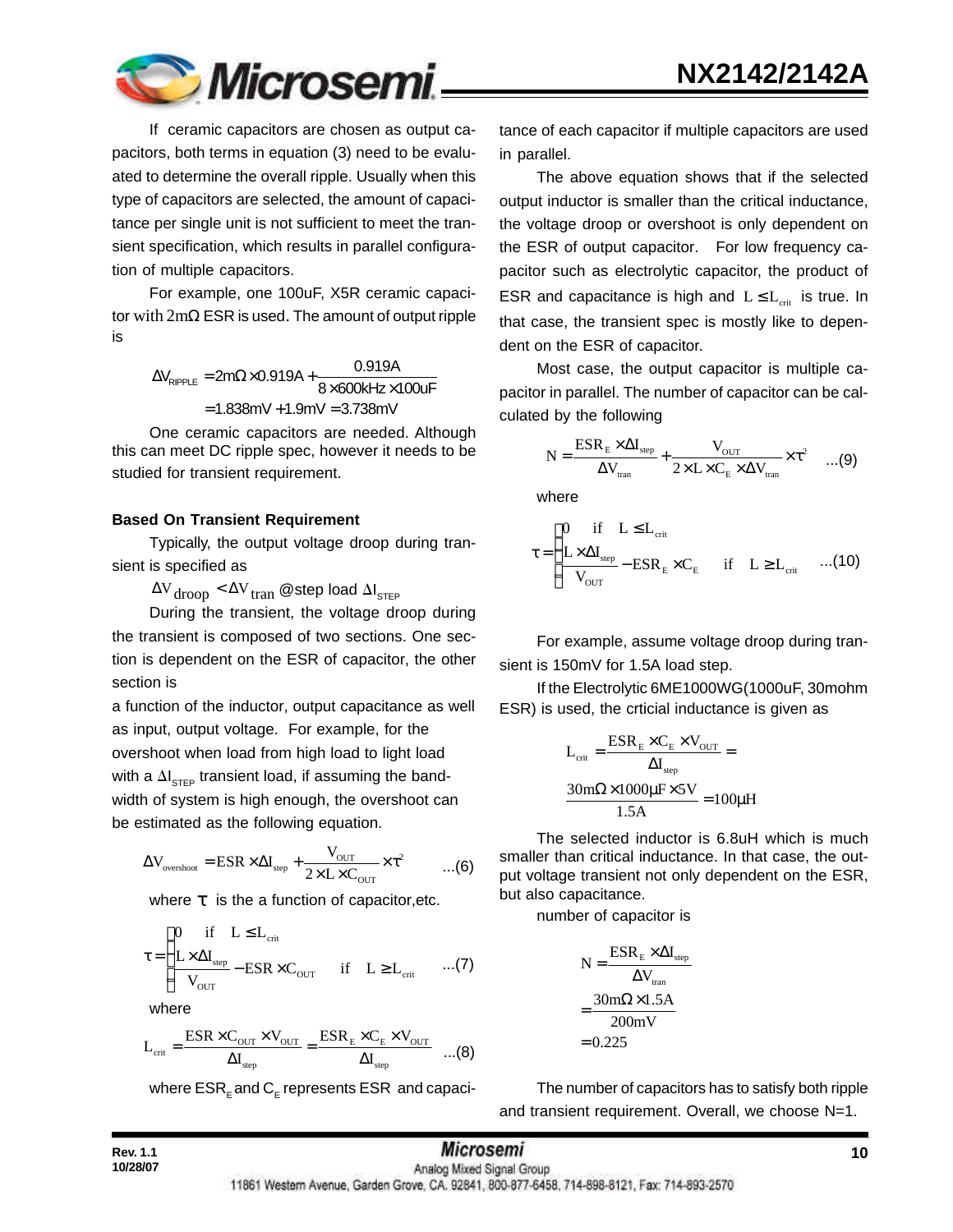

It should be considered that the proposed equation is based on ideal case, in reality, the droop or overshoot is typically more than the calculation. The equation gives a good start. For more margin, more capacitors have to be chosen after the test. Typically, for high frequency capacitor such as high quality POSCAP especially ceramic capacitor, 20% to 100% (for ceramic) more capacitors have to be chosen since the ESR of capacitors is so low that the PCB parasitic can affect the results tremendously. More capacitors have to be selected to compensate these parasitic parameters.

#### **Compensator Design**

Due to the double pole generated by LC filter of the power stage, the power system has  $180^\circ$  phase shift , and therefore, is unstable by itself. In order to achieve accurate output voltage and fast transient response, compensator is employed to provide highest possible bandwidth and enough phase margin. Ideally, the Bode plot of the closed loop system has crossover frequency between 1/10 and 1/5 of the switching frequency, phase margin greater than 50° and the gain crossing 0dB with -20dB/decade. Power stage output capacitors usually decide the compensator type. If electrolytic capacitors are chosen as output capacitors, type II compensator can be used to compensate the system, because the zero caused by output capacitor ESR is lower than crossover frequency. Otherwise type III compensator should be chosen.

Voltage feedforward compensation is used in NX2142 to compensate the output voltage variation caused by input voltage changing. The feedforward funtion is realized by using VIN pin voltage to program the oscillator ramp voltage  $V_{\text{osc}}$  at about 1/10 of  $V_{\text{in}}$ voltage, which provides nearly constant power stage gain under wide voltage input range.

#### **A. Type III compensator design**

 For low ESR output capacitors, typically such as Sanyo oscap and poscap, the frequency of ESR zero caused by output capacitors is higher than the crossover frequency. In this case, it is necessary to compensate the system with type III compensator. The following figures and equations show how to realize the type III compensator by transconductance amplifier.

$$
F_{z1} = \frac{1}{2 \times \pi \times R_4 \times C_2}
$$
...(11)

$$
F_{z2} = \frac{1}{2 \times \pi \times (R_2 + R_3) \times C_3}
$$
...(12)

$$
F_{p_1} = \frac{1}{2 \times \pi \times R_3 \times C_3}
$$
...(13)

$$
F_{p_2} = \frac{1}{2 \times \pi \times R_4 \times \frac{C_1 \times C_2}{C_1 + C_2}}
$$
...(14)

where Fz1, Fz2, FP1 and FP2 are poles and zeros in the compensator.

The transfer function of type III compensator for transconductance amplifier is given by:

$$
\frac{V_{\text{e}}}{V_{\text{OUT}}} = \frac{1 - g_{\text{m}} \times Z_{\text{f}}}{1 + g_{\text{m}} \times Z_{\text{in}} + Z_{\text{in}} / R_{\text{f}}}
$$

 For the voltage amplifier, the transfer function of compensator is

$$
\frac{V_e}{V_{\text{OUT}}} = \frac{-Z_f}{Z_{\text{in}}}
$$

To achieve the same effect as voltage amplifier, the compensator of transconductance amplifier must satisfy this condition: R4>>2/gm. And it would be desirable if R1||R2||R3>>1/gm can be met at the same time,



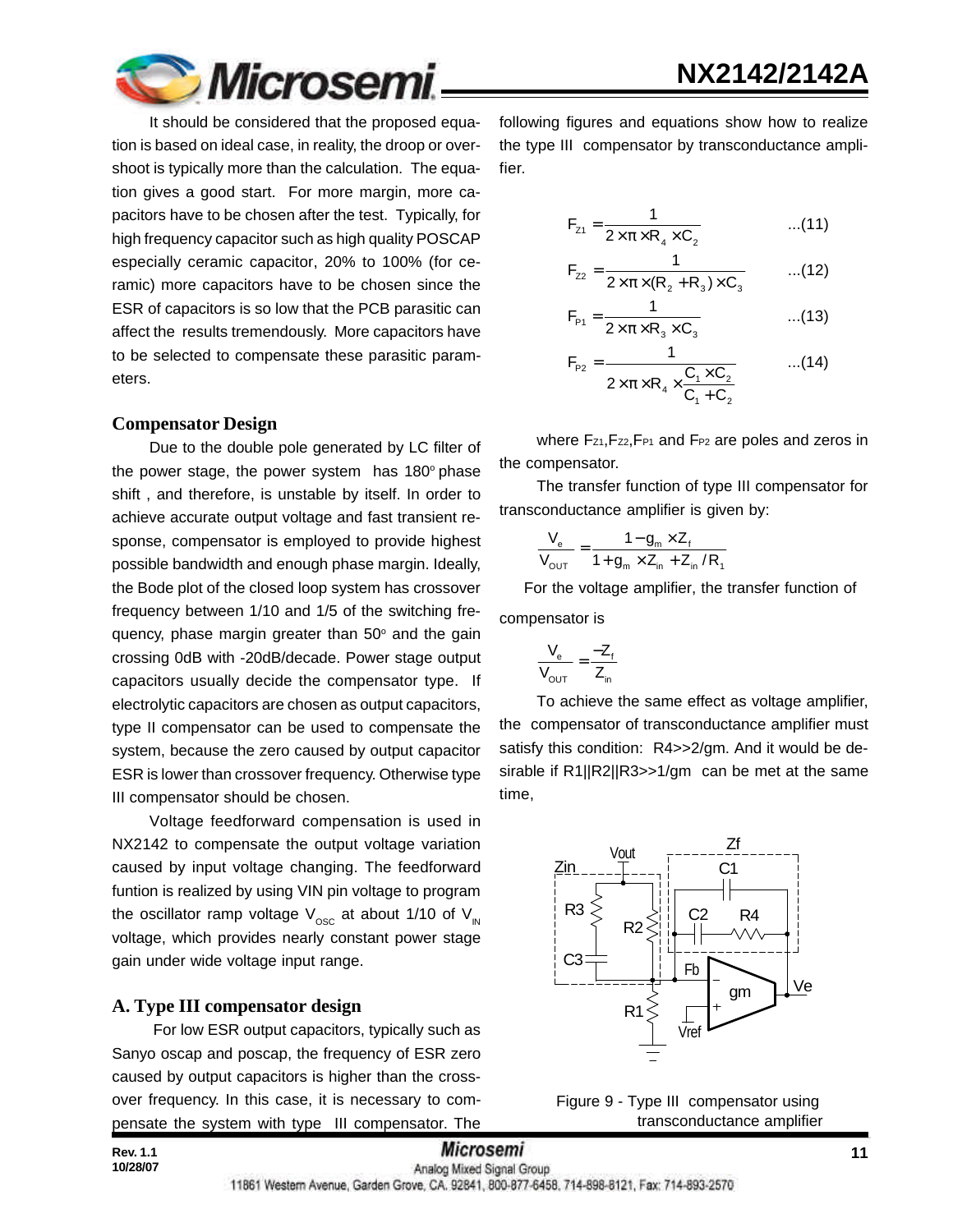

Case 1: F<sub>LC</sub><F<sub>o</sub><F<sub>ESR</sub>(for most ceramic or low **ESR POSCAP, OSCON)**



Figure 10 - Bode plot of Type III compensator 
$$
(F_{\rm LC} < F_{\rm o} < F_{\rm ESR})
$$

 Typical design example of type III compensator in which the crossover frequency is selected as  $\mathsf{F}_\mathsf{LC} \mathsf{<} \mathsf{F}_\mathsf{o} \mathsf{<} \mathsf{F}_\mathsf{ESR}$  and  $\mathsf{F}_\mathsf{o} \mathsf{<} =$  1/10~1/5 $\mathsf{F}_\mathsf{s}$  is shown as the following steps. Here two X5R 22uF ceramic capacitor **with 3m**Ω is chosen as output capacitor, output inductor is 6.8uH.

1. Calculate the location of LC double pole  $F_{\text{LC}}$ and ESR zero  $F_{ESR}$ .

$$
F_{LC} = \frac{1}{2 \times \pi \times \sqrt{L_{OUT} \times C_{OUT}}}
$$
  
= 
$$
\frac{1}{2 \times \pi \times \sqrt{6.8uH \times 44uF}}
$$
  
= 9.2kHz  

$$
F_{ESR} = \frac{1}{2 \times \pi \times ESR \times C_{OUT}}
$$
  
= 
$$
\frac{1}{2 \times \pi \times 1.5m\Omega \times 44uF}
$$
  
= 241kHz

2. Set R<sub>4</sub> equal to 10kΩ.

3. Calculate C2 with zero Fz1 at 50% of the LC double pole by equation (11).

$$
C_2 = \frac{1}{2 \times \pi \times F_{z1} \times R_4}
$$
  
= 
$$
\frac{1}{2 \times \pi \times 0.5 \times 9.2 \text{kHz} \times 10 \text{k}\Omega}
$$
  
= 3.5nF

Choose  $\textsf{C}_\textsf{2}^{\textsf{}}$ =3.9nF.

4. Calculate  $\mathsf{C}_1$  by equation (14) with pole  $\mathsf{F}_{_{\sf{p2}}}$  at half the switching frequency.

$$
C_1 = \frac{1}{2 \times \pi \times R_4 \times F_{p_2}}
$$
  
= 
$$
\frac{1}{2 \times \pi \times 10k\Omega \times 300kHz}
$$
  
= 53pF

Choose  $\mathsf{C}_\text{\tiny{1}}$ =52pF.

5. Calculate  $\mathsf{C}_{_{\!3}}$  with the crossover frequency at 1/10~ 1/5 of the switching frequency. Set  $F_{\rm o}$ =60kHz.

$$
C_3 = \frac{V_{\text{osc}}}{V_{\text{in}}} \times \frac{2 \times \pi \times F_0 \times L}{R_4} \times C_{\text{out}}
$$
  
=  $\frac{1}{10} \times \frac{2 \times \pi \times 60 \text{kHz} \times 6.8 \text{uH}}{10 \text{k}\Omega} \times 44 \text{uF}$   
= 1.1nF

Choose  $C_{3}$ =1.2nF. 6. Set zero  $F_{zz}$  = 0.75 $F_{LC}$  and  $F_{p1}$  =0.5 $F_{s}$ , calculate  $R<sub>2</sub>$ 

> $2^{\sim}$ 2× $\pi$ × $C_3$ <sup>^</sup>'F<sub>2</sub> F<sub>p1</sub>  $R_2 = \frac{1}{2 \times \pi \times C_3} \times (\frac{1}{F_{72}} - \frac{1}{F_{61}})$  $=\frac{1}{2\times\pi\times1.2$ nF $\times$ ( $\frac{1}{0.75}$ \*9.2kHz $\cdot$  300kHz)  $=18$ kΩ  $\frac{1}{\times \pi \times C_{3}} \times$

Choose R<sub>2</sub>=20kΩ. 7. Calculate  $R_{\text{3}}$  by equation (13) with  $F_{\text{p1}} = F_{\text{s}}$ .

$$
R_3 = \frac{1}{2 \times \pi \times F_{P_1} \times C_3}
$$
  
= 
$$
\frac{1}{2 \times \pi \times 600 \text{kHz} \times 1.2 \text{nF}}
$$
  
= 221 $\Omega$ 

Choose R<sub>3</sub>=300Ω.

**10/28/07**

**Rev. 1.1 12 12** *MICrosemI* **12** *MICROSEMI* **12** 

11861 Western Avenue, Garden Grove, CA. 92841, 800-877-6458, 714-898-8121, Fax: 714-893-2570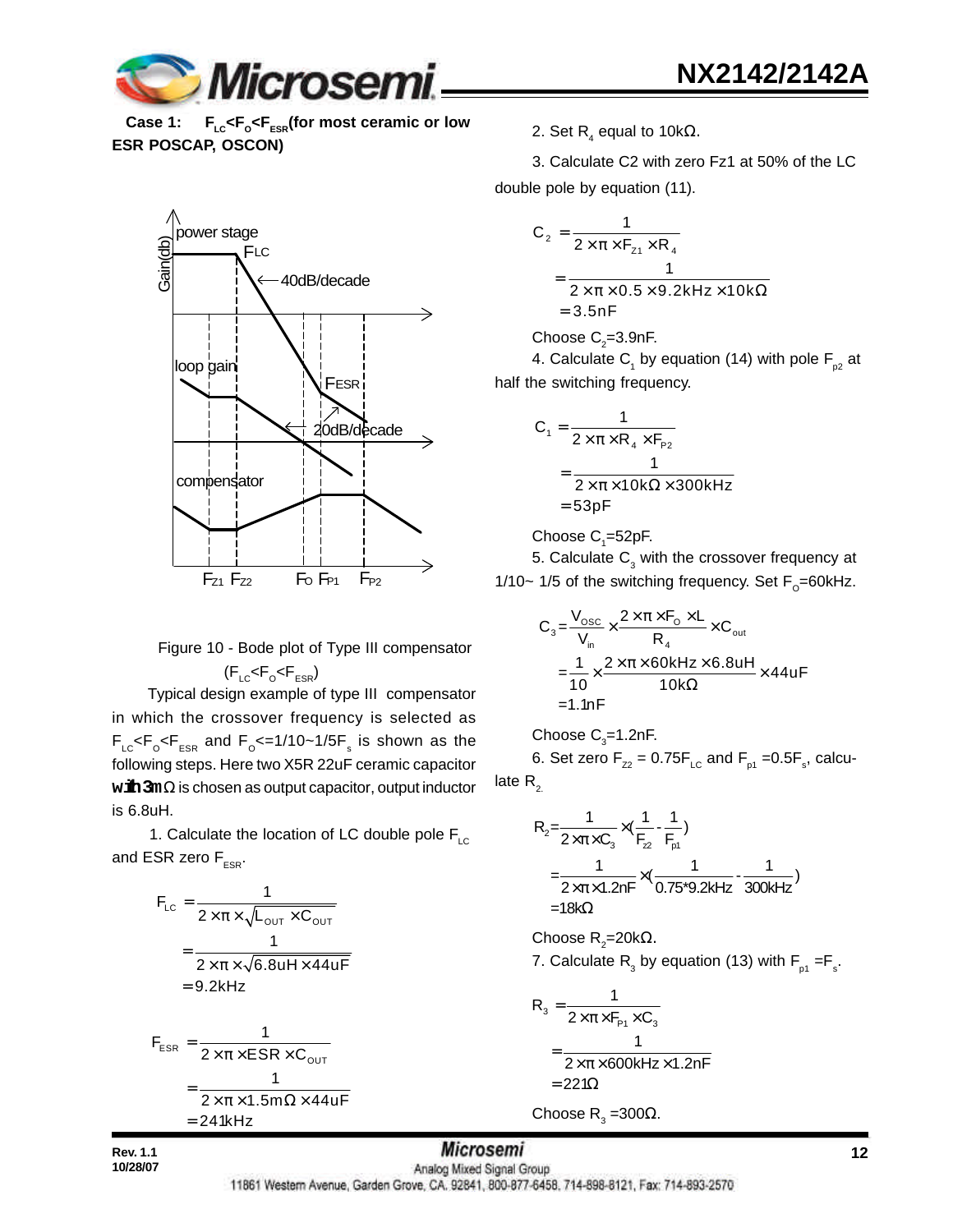

8. Calculate  $R_{1}$ .

$$
R_1 = \frac{R_2 \times V_{REF}}{V_{OUT} - V_{REF}} = \frac{20k\Omega \times 0.8V}{5V - 0.8V} = 5.7k\Omega
$$
  
Choose R<sub>1</sub>=5.7k $\Omega$ .

**Case 2: FLC<FESR<F<sup>O</sup> (for electrolytic capacitors)**



 Figure 11 - Bode plot of Type III compensator  $(\mathsf{F}_{\texttt{LC}}\!\!<\!\!\mathsf{F}_{\texttt{ESR}}\!\!<\!\!\mathsf{F}_{\texttt{O}})$ 

 If electrolytic capacitors are used as output capacitors, typical design example of type III compensator in which the crossover frequency is selected as  $\mathsf{F_{\scriptscriptstyle{LC}}} \mathsf{<} \mathsf{F_{\scriptscriptstyle{ESR}}} \mathsf{<} \mathsf{F_{\scriptscriptstyle{O}}}$  and  $\mathsf{F_{\scriptscriptstyle{O}}} \mathsf{<} \mathsf{=} 1/10 \mathsf{~} \mathsf{~} 1/5 \mathsf{F_{\scriptscriptstyle{S}}^{\scriptscriptstyle{S}}}$  is shown as the following steps. Here one SANYO 6ME-WG1000 with 30 mΩ is chosen as output capacitor, output inductor is 6.8uH.

1. Calculate the location of LC double pole  $F_{\text{LC}}$ and ESR zero  $F_{ESR}$ .

$$
F_{LC} = \frac{1}{2 \times \pi \times \sqrt{L_{OUT} \times C_{OUT}}}
$$

$$
= \frac{1}{2 \times \pi \times \sqrt{6.8uH \times 1000uF}}
$$

$$
= 1.93kHz
$$

**NX2142/2142A**

$$
F_{ESR} = \frac{1}{2 \times \pi \times ESR \times C_{OUT}}
$$

$$
= \frac{1}{2 \times \pi \times 30 \text{ m}\Omega \times 1000 \text{ uF}}
$$

$$
= 5.3 \text{kHz}
$$

2. Set R $_{\textrm{\tiny{4}}}$  equal to 10k $\Omega$ .

3. Calculate C2 with zero Fz1 at 75% of the LC double pole by equation (11).

$$
C_2 = \frac{1}{2 \times \pi \times F_{z_1} \times R_4}
$$
  
= 
$$
\frac{1}{2 \times \pi \times 0.75 \times 1.93 \text{kHz} \times 10 \text{k}\Omega}
$$
  
= 10nF

Choose 
$$
C_2=10nF
$$
.

4. Calculate  $\mathsf{C}_\mathsf{1}$  by equation (14) with pole  $\mathsf{F}_{\mathsf{p2}}$  at half the switching frequency.

$$
C_1 = \frac{1}{2 \times \pi \times R_4 \times F_{P2}}
$$
  
= 
$$
\frac{1}{2 \times \pi \times 10k\Omega \times 300kHz}
$$
  
= 53pF

Choose  $\mathsf{C}_\text{\tiny{1}}$ =52pF.

5. Calculate  $\mathsf{C}_{_{\!3}}$  with the crossover frequency at 1/10~ 1/5 of the switching frequency. Set  $F_{\rm o}$ =60kHz.

$$
C_3 = \frac{V_{\text{osc}}}{V_{\text{in}}} \times \frac{F_0 \times L}{ESR \times R_4 \times F_{\text{P1}}}
$$
  
=  $\frac{1}{10} \times \frac{60 \text{kHz} \times 6.8 \text{uH}}{30 \text{m} \Omega \times 10 \text{k} \Omega \times 5.3 \text{kHz}}$   
= 25nF

Choose  $\text{C}_\text{3}$ =25nF. 6. Set zero  $F_{zz} = F_{LC}$  and  $F_{p1} = F_{ESR}$ , calculate  $R_{2}$ .

$$
R_{2} = \frac{1}{2 \times \pi \times C_{3}} \times (\frac{1}{F_{22}} - \frac{1}{F_{p1}})
$$
  
=  $\frac{1}{2 \times \pi \times 25nF} \times (\frac{1}{1.93kHz} - \frac{1}{5.3kHz})$   
=  $2k\Omega$ 

Choose R<sub>2</sub>=20kΩ.

7. Calculate  $\mathsf{R}_{_{\mathrm{3}}}$  by equation (13) with  $\mathsf{F}_{_{\mathsf{p1}}}$  = $\mathsf{F}_{_{\mathsf{ESR}}}$ .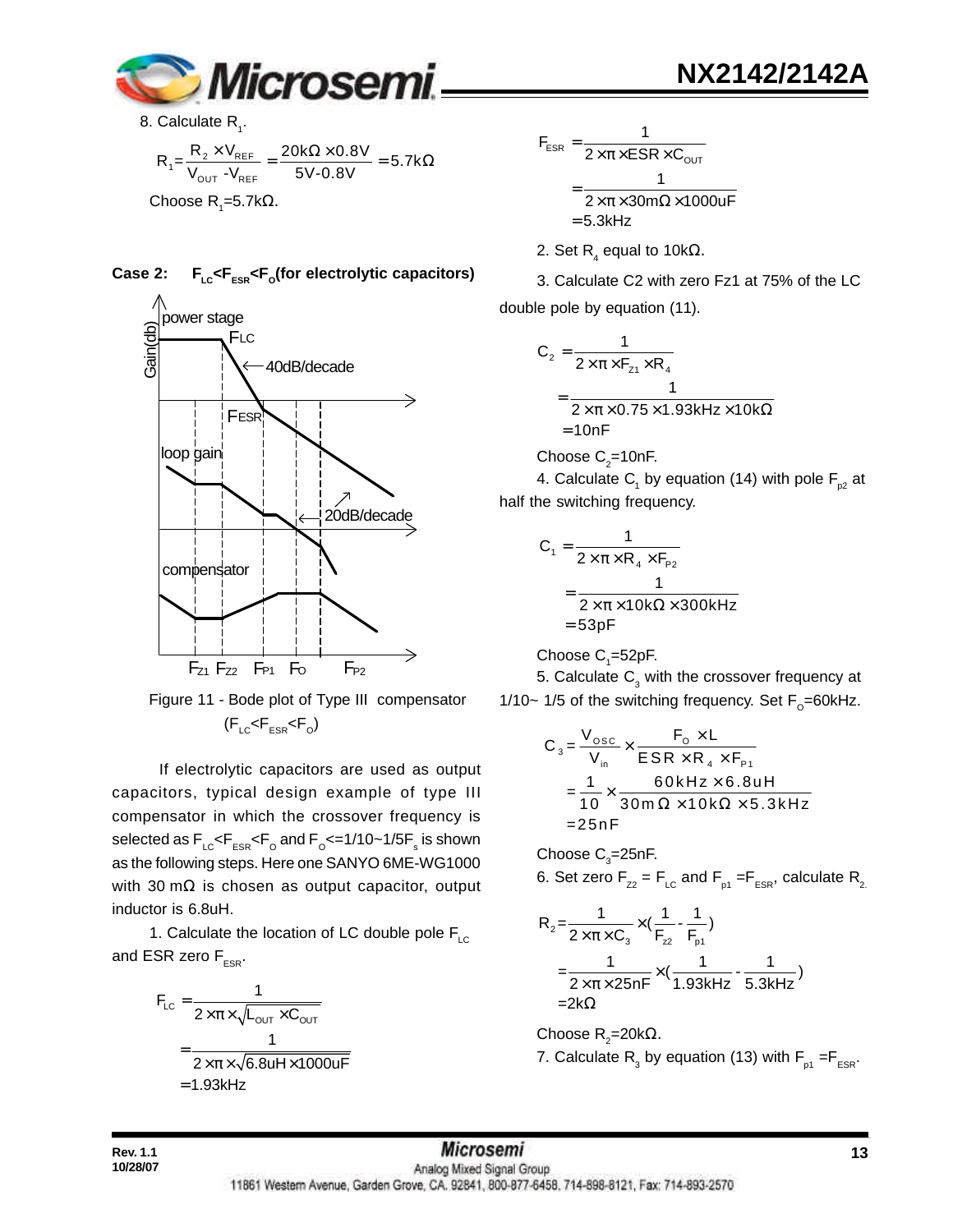

$$
R_{3} = \frac{1}{2 \times \pi \times F_{P1} \times C_{3}}
$$
  
= 
$$
\frac{1}{2 \times \pi \times 5.3 \text{kHz} \times 25 \text{nF}}
$$
  
= 1.2kΩ  
Choose R<sub>3</sub> = 1.2kΩ.

8. Calculate  $R_{1}$ .

$$
R_{1} = \frac{R_{2} \times V_{REF}}{V_{OUT} - V_{REF}} = \frac{1.2k\Omega \times 0.8V}{5V - 0.8V} = 381\Omega
$$

Choose R<sub>1</sub>=381Ω.

#### **B. Type II compensator design**

If the electrolytic capacitors are chosen as power stage output capacitors, usually the Type II compensator can be used to compensate the system.

For this type of compensator,  $\mathsf{F}_\mathsf{O}$  has to satisfy  $\mathsf{F}_{\text{\tiny{LC}}}$ < $\mathsf{F}_{\text{\tiny{ESR}}}$ << $\mathsf{F}_{\text{\tiny{O}}}$ <=1/10~1/5 $\mathsf{F}_{\text{\tiny{s.}}}$ 

#### **Case 1:**

 Type II compensator can be realized by simple RC circuit as shown in figure 13.  $\mathsf{R}_{_3}$  and  $\mathsf{C}_{_1}$  introduce a zero to cancel the double pole effect.  $\textsf{C}_2^{\phantom{\dag}}$  introduces a pole to suppress the switching noise.

To achieve the same effect as voltage amplifier, the compensator of transconductance amplifier must satisfy this condition:  $R_{3}$ >>1/gm and  $R_{1}$ || $R_{2}$ >>1/gm. The following equations show the compensator pole zero location and constant gain.

$$
Gain = \frac{R_3}{R_2} \qquad \qquad \dots (15)
$$
\n
$$
F_z = \frac{1}{2 \times \pi \times R_3 \times C_1} \qquad \qquad \dots (16)
$$
\n
$$
F_p \approx \frac{1}{2 \times \pi \times R_3 \times C_2} \qquad \qquad \dots (17)
$$



Figure 12 - Bode plot of Type II compensator



 Figure 13 - Type II compensator with transconductance amplifier(case 1)

The following parameters are used as an example for type II compensator design, three 1500uF with 19mohm Sanyo electrolytic CAP 6MV1500WGL are used as output capacitors. Coilcraft DO5010P-152HC 1.5uH is used as output inductor. The power stage information is that: VIN=12V, VOUT=1.2V, IOUT =12A, FS=600kHz.

1. Calculate the location of LC double pole  $F_{\text{LC}}$ and ESR zero  $F_{ESR}$ .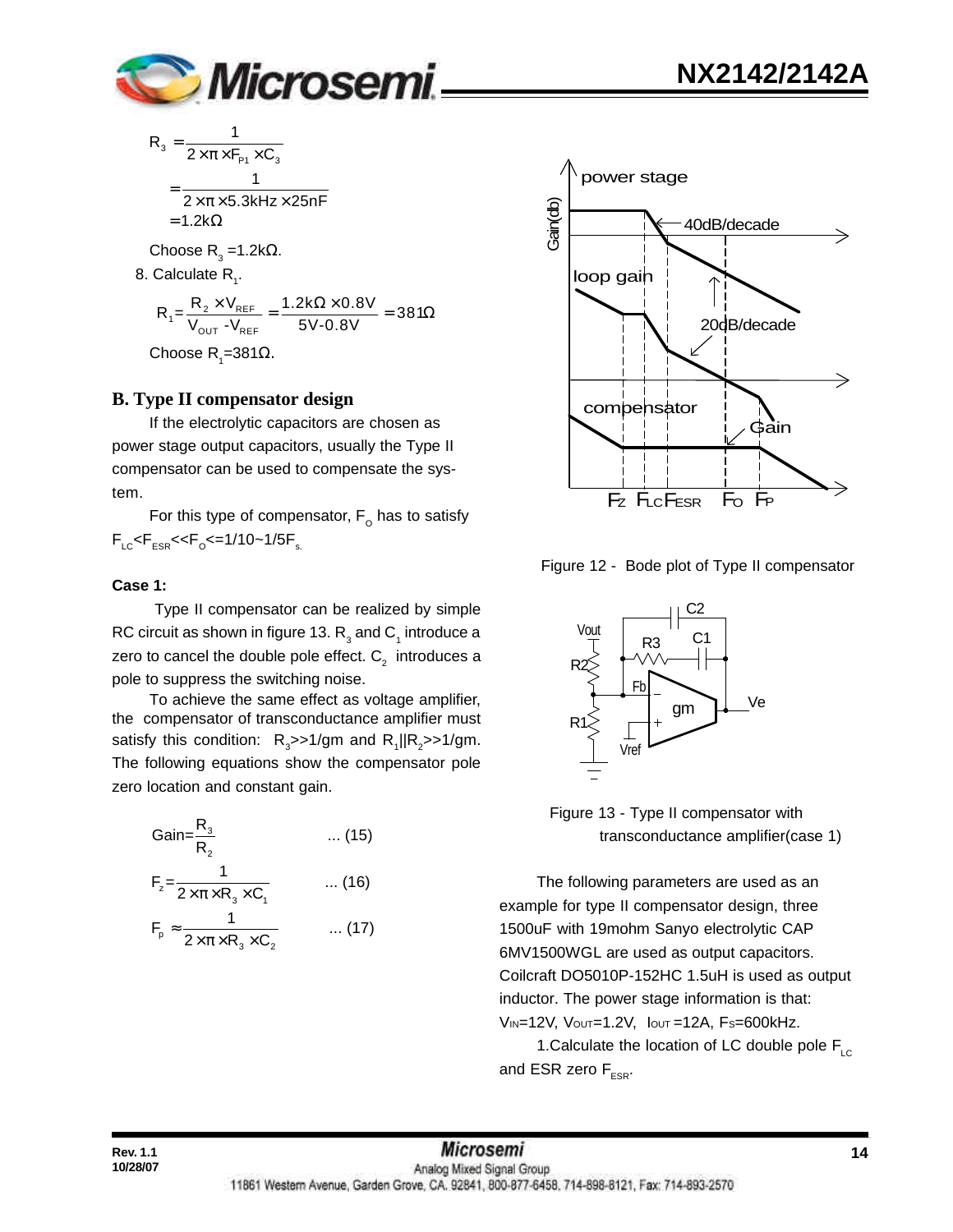

 $\dots$  (19)

$$
F_{LC} = \frac{1}{2 \times \pi \times \sqrt{L_{OUT} \times C_{OUT}}}
$$
  
= 
$$
\frac{1}{2 \times \pi \times \sqrt{1.5 \text{uH} \times 4500 \text{uF}}}
$$
  
= 1.94kHz  

$$
F_{ESR} = \frac{1}{2 \times \pi \times ESR \times C_{OUT}}
$$

$$
2 \times \pi \times 6.33 \text{ m}\Omega \times 4500 \text{ uF}
$$
  
= 
$$
\frac{1}{2 \times \pi \times 6.33 \text{ m}\Omega \times 4500 \text{ uF}}
$$
  
= 5.6kHz

2. Set crossover frequency  $F_0 = 60$ kHz $>>F_{ESR}$ .

3. Set R $_{_2}$  equal to 4k $\Omega$ . Based on output voltage, using equation 21, the final selection of  $\mathsf{R}^{\vphantom{\dagger}}_1$  is 8kΩ.

4. Calculate  $R_3$  value by the following equation.

$$
R_3 = \frac{V_{\text{osc}}}{V_{\text{in}}} \times \frac{2 \times \pi \times F_0 \times L}{ESR} \times R_2
$$
  
=  $\frac{1}{10} \times \frac{2 \times \pi \times 60 \text{ kHz} \times 1.5 \text{ uH}}{6.33 \text{ m}\,\Omega} \times 4 \text{ k}\,\Omega$   
=  $36 \text{ k}\,\Omega$ 

Choose R<sub>3</sub>=37.4kΩ.

5. Calculate  $\mathsf{C}_\mathsf{1}$  by setting compensator zero  $\mathsf{F}_\mathsf{Z}$ at 75% of the LC double pole.

$$
C_1 = \frac{1}{2 \times \pi \times R_3 \times F_z}
$$
  
= 
$$
\frac{1}{2 \times \pi \times 37.4 \times \Omega \times 0.75 \times 1.94 \times Hz}
$$
  
= 2.7nF

Choose  $C_{1}$ =2.7nF.

6. Calculate  $\mathsf{C}_\textsf{2}$  by setting compensator pole  $\mathrm{F}_{\textsf{p}}$ at half the swithing frequency.

$$
C_2 = \frac{1}{\pi \times R_3 \times F_s}
$$
  
= 
$$
\frac{1}{\pi \times 37.4 \text{ k}\Omega \times 600 \text{ kHz}}
$$
  
= 14 pF

Choose  $\text{C}_2$ =15pF.

#### **Case 2:**

 $F = -$ 

Type II compensator can also be realized by simple RC circuit without feedback as shown in figure 15.  $R_{3}$  and  $C_{1}$  introduce a zero to cancel the double pole effect.  ${\mathsf C}_2^{}$  introduces a pole to suppress the switching noise. The following equations show the compensator pole zero location and constant gain.

$$
Gain = g_m \times \frac{R_1}{R_1 + R_2} \times R_3 \qquad \dots (18)
$$

$$
F_p \approx \frac{1}{2 \times \pi \times R_3 \times C_1}
$$
 ... (20)  

$$
T_p \approx \frac{1}{2 \times \pi \times R_3 \times C_2}
$$
 ... (20)



 Figure 14 - Type II compensator with transconductance amplifier(case 2)

The following is parameters for type II compensator design. Input voltage is 12V, output voltage is 2.5V, output inductor is 2.2uH, output capacitors are two 680uF with 41mΩ electrolytic capacitors.

1. Calculate the location of LC double pole  $F_{\text{LC}}$ and ESR zero  $F_{ESR}$ .

$$
F_{LC} = \frac{1}{2 \times \pi \times \sqrt{L_{OUT} \times C_{OUT}}}
$$

$$
= \frac{1}{2 \times \pi \times \sqrt{2.2uH \times 1360uF}}
$$

$$
= 2.9kHz
$$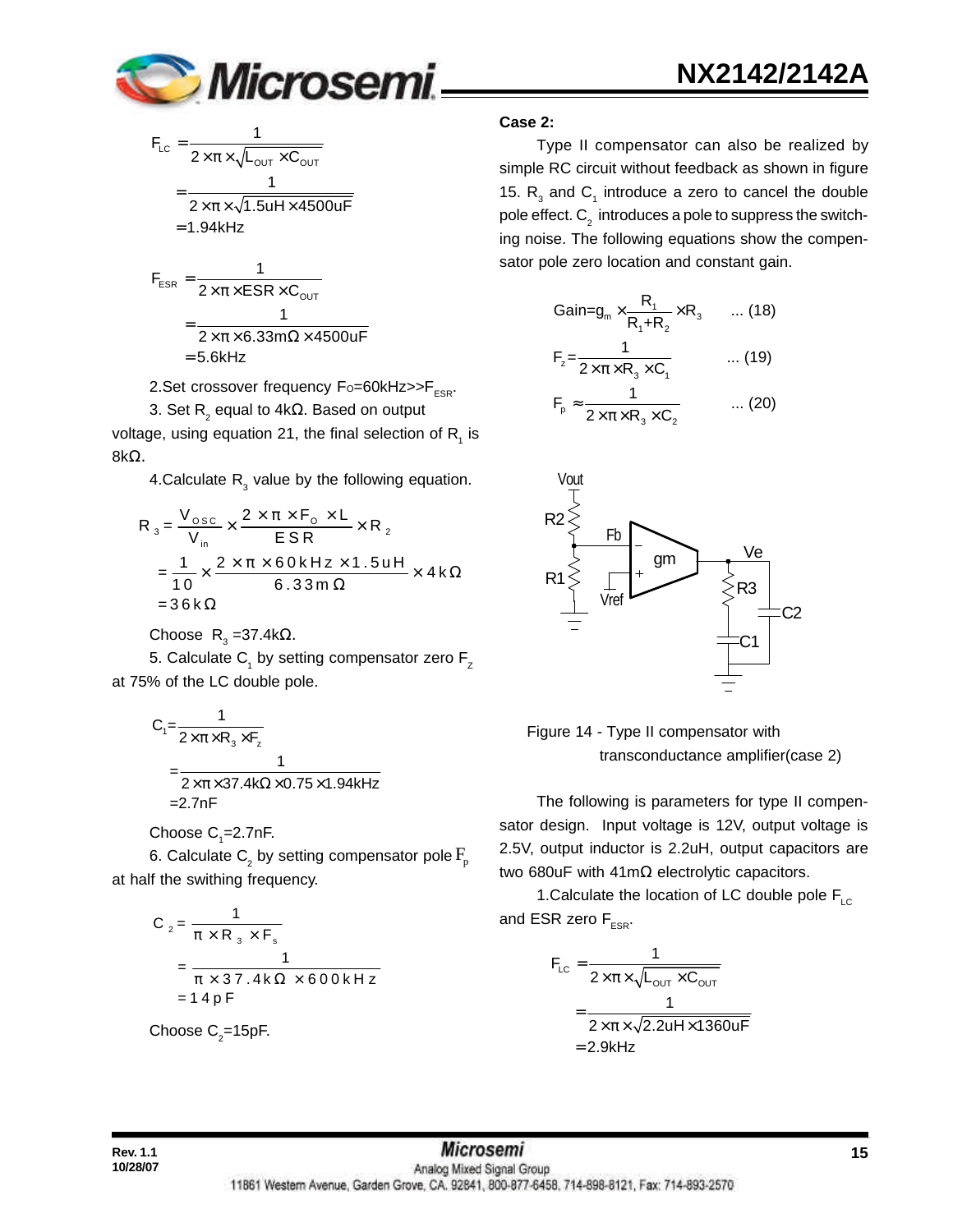

$$
F_{ESR} = \frac{1}{2 \times \pi \times ESR \times C_{OUT}}
$$

$$
= \frac{1}{2 \times \pi \times 20.5 m\Omega \times 1360 uF}
$$

$$
= 5.7 kHz
$$

2.Set R<sub>2</sub> equal to10kΩ. Using equation 18, the final selection of R<sub>1</sub> is 4.7kΩ.

3. Set crossover frequency at 1/10~ 1/5 of the swithing frequency, here Fo=60kHz.

4.Calculate  $R_{3}$  value by the following equation.

$$
R_{3} = \frac{V_{\text{osc}}}{V_{\text{in}}} \times \frac{2 \times \pi \times F_{\text{o}} \times L}{R_{\text{ESR}}} \times \frac{1}{g_{\text{in}}} \times \frac{V_{\text{OUT}}}{V_{\text{REF}}}
$$
\n
$$
= \frac{1}{10} \times \frac{2 \times \pi \times 60 \text{kHz} \times 2.2 \text{uH}}{20.5 \text{m}\Omega} \times \frac{1}{2.5 \text{mAVV}}
$$
\n
$$
\times \frac{2.5 \text{V}}{0.8 \text{V}}
$$
\n
$$
= 5 \text{k}\Omega
$$

Choose  $R_3 = 5kΩ$ .

5. Calculate  $\mathsf{C}_1^{}$  by setting compensator zero  $\mathsf{F}_\mathsf{z}^{}$ at 75% of the LC double pole.

$$
C_1 = \frac{1}{2 \times \pi \times R_3 \times F_2}
$$
  
= 
$$
\frac{1}{2 \times \pi \times 5k\Omega \times 0.75 \times 2.9kHz}
$$
  
= 14nF

#### Choose  $\mathrm{C}_i$ =15nF.

6. Calculate  $\mathsf{C}_\textsf{2}$  by setting compensator pole  $\,\mathrm{F}_\textsf{p}$ at half the swithing frequency.

$$
C_2 = \frac{1}{\pi \times R_3 \times F_s}
$$
  
= 
$$
\frac{1}{\pi \times 5 \times 0 \times 600 \times Hz}
$$
  
= 54 p F

Choose  $\textsf{C}_\textsf{2}^{\textsf{}}$ =52pF.

#### **Output Voltage Calculation**

Output voltage is set by reference voltage and external voltage divider. The reference voltage is fixed at 0.8V. The divider consists of two ratioed resistors so that the output voltage applied at the Fb pin is 0.8V when the output voltage is at the desired value. The following equation applies to figure 15, which shows the relationship between  $V_{\text{OUT}}$  ,  $V_{\text{REF}}$  and voltage divider.



Figure 15 - Voltage divider

$$
R_{1} = \frac{R_{2} \times V_{REF}}{V_{OUT} - V_{REF}} \qquad ...(21)
$$

where  $\mathsf{R}_{_2}$  is part of the compensator, and the value of  $R_1$  value can be set by voltage divider.

#### **Input Capacitor Selection**

Input capacitors are usually a mix of high frequency ceramic capacitors and bulk capacitors. Ceramic capacitors bypass the high frequency noise, and bulk capacitors supply switching current to the MOSFETs. Usually 1uF ceramic capacitor is chosen to decouple the high frequency noise.The bulk input capacitors are decided by voltage rating and RMS current rating. The RMS current in the input capacitors can be calculated as:

$$
I_{RMS} = I_{OUT} \times \sqrt{D} \times \sqrt{1 - D}
$$
  

$$
D = \frac{V_{OUT}}{V_{INMIN}}
$$
...(22)

 $V_{INMIN} = 8V$ ,  $V_{OUT} = 1.05V$ ,  $I_{OUT} = 10A$ , the result of input RMS current is 3.4A.

For higher efficiency, low ESR capacitors are recommended. One Sanyo OSCON CAP 25SVP56M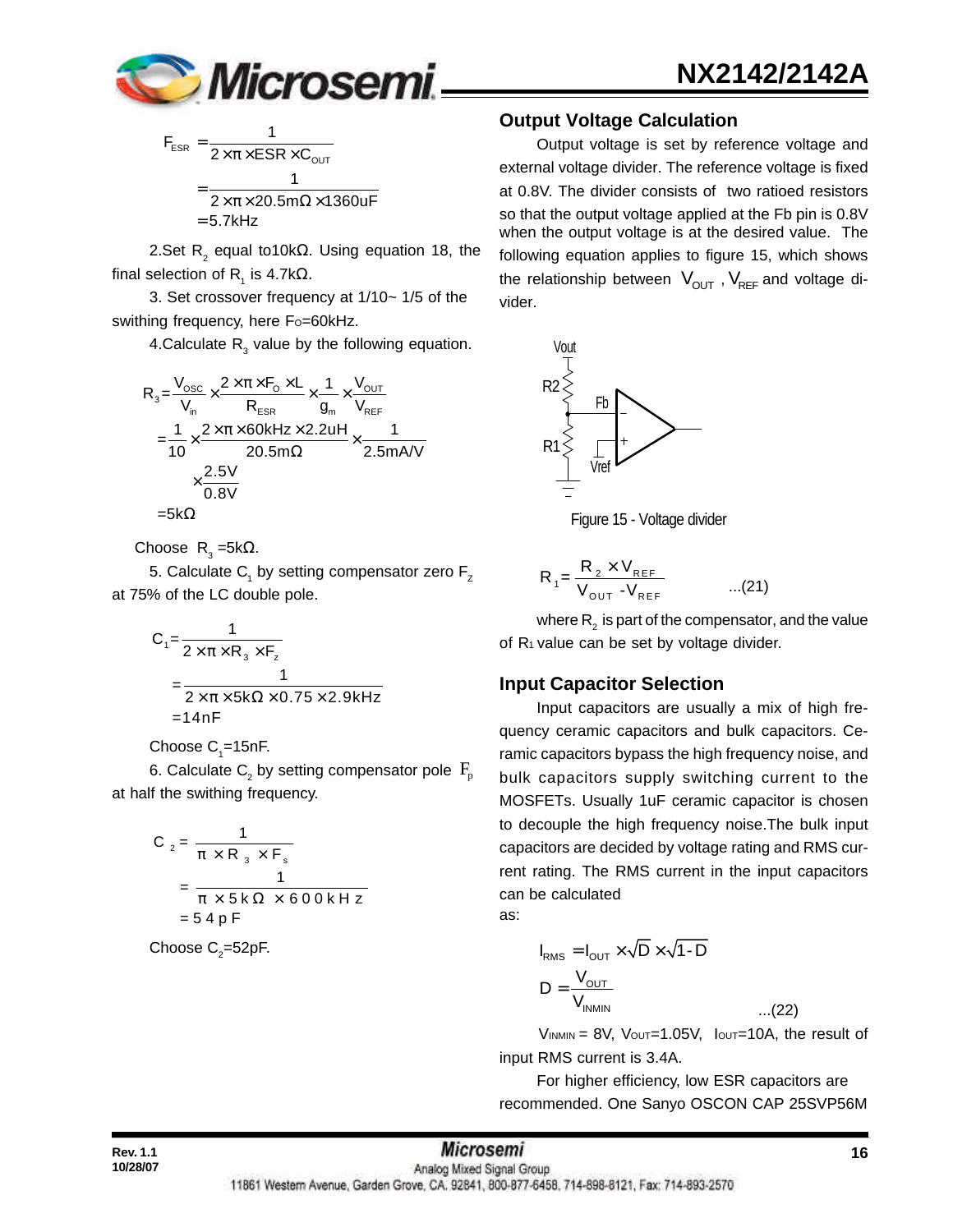



25V 56uF 28mΩ with 3.8A RMS rating are chosen as input bulk capacitors.

#### **Power MOSFETs Selection**

The NX2142 requires two N-Channel power MOSFETs. The selection of MOSFETs is based on maximum drain source voltage, gate source voltage, maximum current rating, MOSFET on resistance and power dissipation. The main consideration is the power loss contribution of MOSFETs to the overall converter efficiency. In this design example, two STM6912 are used. They have the following parameters:  $V_{\text{p}s}=30V, I_{\text{p}}$  $=6A$ , R<sub>DSON</sub>  $=57$ m $\Omega$ , Q<sub>GATE</sub>  $=6.3$ nC.

 There are two factors causing the MOSFET power loss:conduction loss, switching loss.

Conduction loss is simply defined as:

$$
P_{HCON} = I_{OUT}^2 \times D \times R_{DS(ON)} \times K
$$
  
\n
$$
P_{LCDN} = I_{OUT}^2 \times (1 - D) \times R_{DS(ON)} \times K
$$
...(23)  
\n
$$
P_{TOTAL} = P_{HCON} + P_{LCDN}
$$

where the RDS(ON) will increases as MOSFET junction temperature increases, K is RDS(ON) temperature dependency. As a result, RDS(ON) should be selected for the worst case, in which K approximately equals to 1.4 at 125°C according to datasheet. Conduction loss should not exceed package rating or overall system thermal budget.

Switching loss is mainly caused by crossover conduction at the switching transition. The total switching loss can be approximated.

$$
P_{\text{SW}} = \frac{1}{2} \times V_{\text{IN}} \times I_{\text{OUT}} \times T_{\text{SW}} \times F_{\text{s}} \quad \text{...(24)}
$$

where lout is output current, Tsw is the sum of  $T_R$ and  $T<sub>ε</sub>$  which can be found in mosfet datasheet, and Fs is switching frequency. Swithing loss Psw is frequency dependent.

Also MOSFET gate driver loss should be considered when choosing the proper power MOSFET. MOSFET gate driver loss is the loss generated by dis**charg**ing the gate capacitor and is dissipated in driver circuits.It is proportional to frequency and is defined as:

$$
P_{\text{gate}} = (Q_{\text{HGATE}} \times V_{\text{HGS}} + Q_{\text{LGATE}} \times V_{\text{LGS}}) \times F_{\text{s}} \qquad ...(25)
$$

Where QHGATE is the high side MOSFETs gate charge,QLGATE is the low side MOSFETs gate charge, V<sub>HGS</sub>

is the high side gate source voltage, and  $V_{\text{LGS}}$  is the low side gate source voltage.

 This power dissipation should not exceed maximum power dissipation of the driver device.

#### **Over Current Limit Protection**

Over current Limit for step down converter is achieved by sensing current through the low side MOSFET. For NX2142, the current limit is decided by the  $R_{DSON}$  of the low side mosfet. When synchronous FET is on, and the voltage on SW pin is below 320mV, the over current occurs. The over current limit can be calculated by the following equation.

 $I_{\text{SET}} = 320 \text{mV/R}_{\text{DSON}}$ 

The MOSFET  $R_{DSON}$  is calculated in the worst case situation, then the current limit for MOSFET STM6912 is

$$
I_{\text{SET}} = \frac{320 \text{mV}}{R_{\text{DSON}}} = \frac{320 \text{mV}}{1.2 \times 57 \text{m}\Omega} = 4.6 \text{A}
$$

#### **Layout Considerations**

The layout is very important when designing high frequency switching converters. Layout will affect noise pickup and can cause a good design to perform with less than expected results.

There are two sets of components considered in the layout which are power components and small signal components. Power components usually consist of input capacitors, high-side MOSFET, low-side MOSFET, inductor and output capacitors. A noisy environment is generated by the power components due to the switching power. Small signal components are connected to sensitive pins or nodes. A multilayer layout which includes power plane, ground plane and signal plane is recommended .

Layout guidelines:

1. First put all the power components in the top layer connected by wide, copper filled areas. The input capacitor, inductor, output capacitor and the MOSFETs should be close to each other as possible. This helps